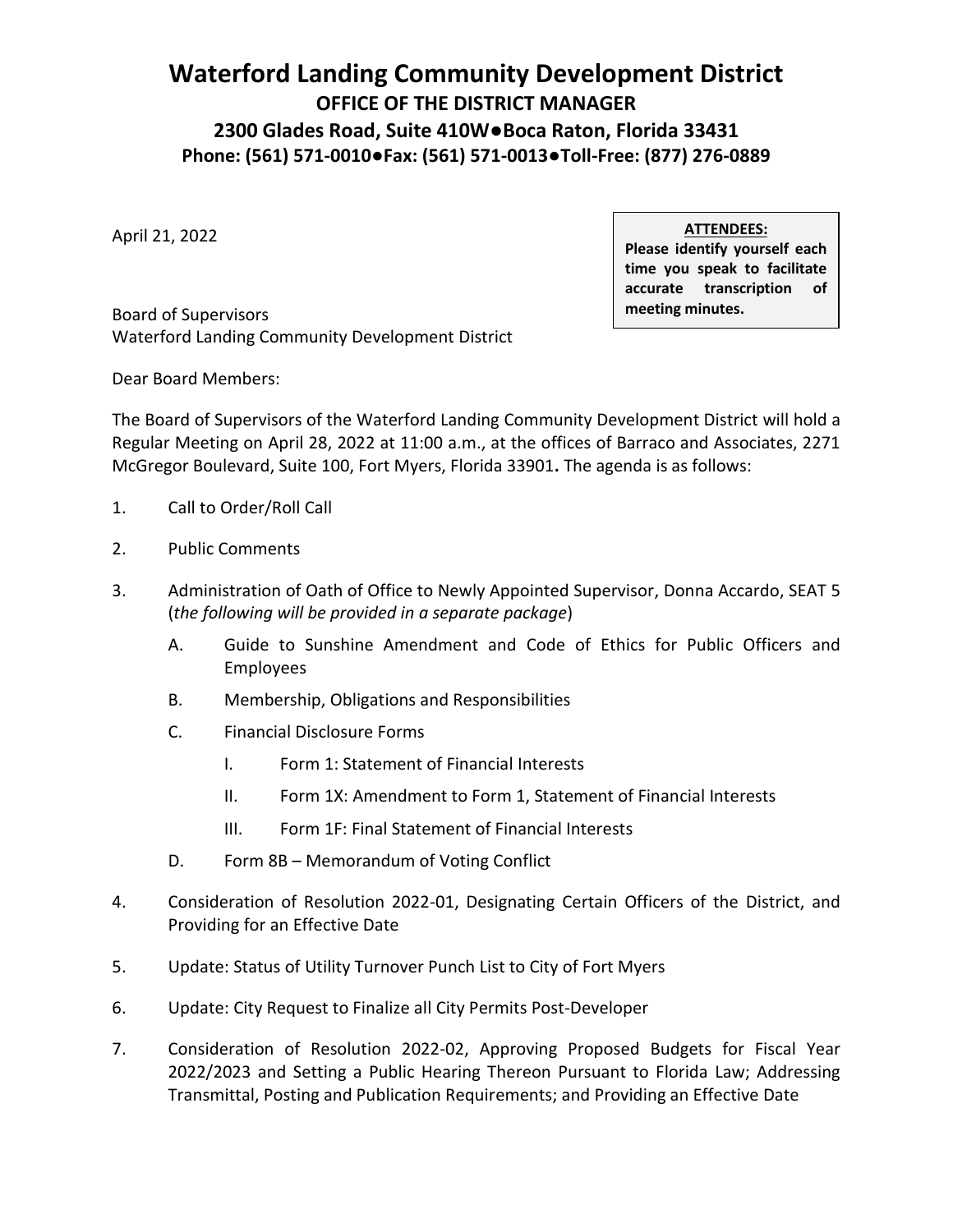#### **Waterford Landing Community Development District OFFICE OF THE DISTRICT MANAGER 2300 Glades Road, Suite 410W●Boca Raton, Florida 33431 Phone: (561) 571-0010●Fax: (561) 571-0013●Toll-Free: (877) 276-0889**

April 21, 2022

**ATTENDEES:**

**Please identify yourself each time you speak to facilitate accurate transcription of meeting minutes.**

Board of Supervisors Waterford Landing Community Development District

Dear Board Members:

The Board of Supervisors of the Waterford Landing Community Development District will hold a Regular Meeting on April 28, 2022 at 11:00 a.m., at the offices of Barraco and Associates, 2271 McGregor Boulevard, Suite 100, Fort Myers, Florida 33901**.** The agenda is as follows:

- 1. Call to Order/Roll Call
- 2. Public Comments
- 3. Administration of Oath of Office to Newly Appointed Supervisor, Donna Accardo, SEAT 5 (*the following will be provided in a separate package*)
	- A. Guide to Sunshine Amendment and Code of Ethics for Public Officers and Employees
	- B. Membership, Obligations and Responsibilities
	- C. Financial Disclosure Forms
		- I. Form 1: Statement of Financial Interests
		- II. Form 1X: Amendment to Form 1, Statement of Financial Interests
		- III. Form 1F: Final Statement of Financial Interests
	- D. Form 8B Memorandum of Voting Conflict
- 4. Consideration of Resolution 2022-01, Designating Certain Officers of the District, and Providing for an Effective Date
- 5. Update: Status of Utility Turnover Punch List to City of Fort Myers
- 6. Update: City Request to Finalize all City Permits Post-Developer
- 7. Consideration of Resolution 2022-02, Approving Proposed Budgets for Fiscal Year 2022/2023 and Setting a Public Hearing Thereon Pursuant to Florida Law; Addressing Transmittal, Posting and Publication Requirements; and Providing an Effective Date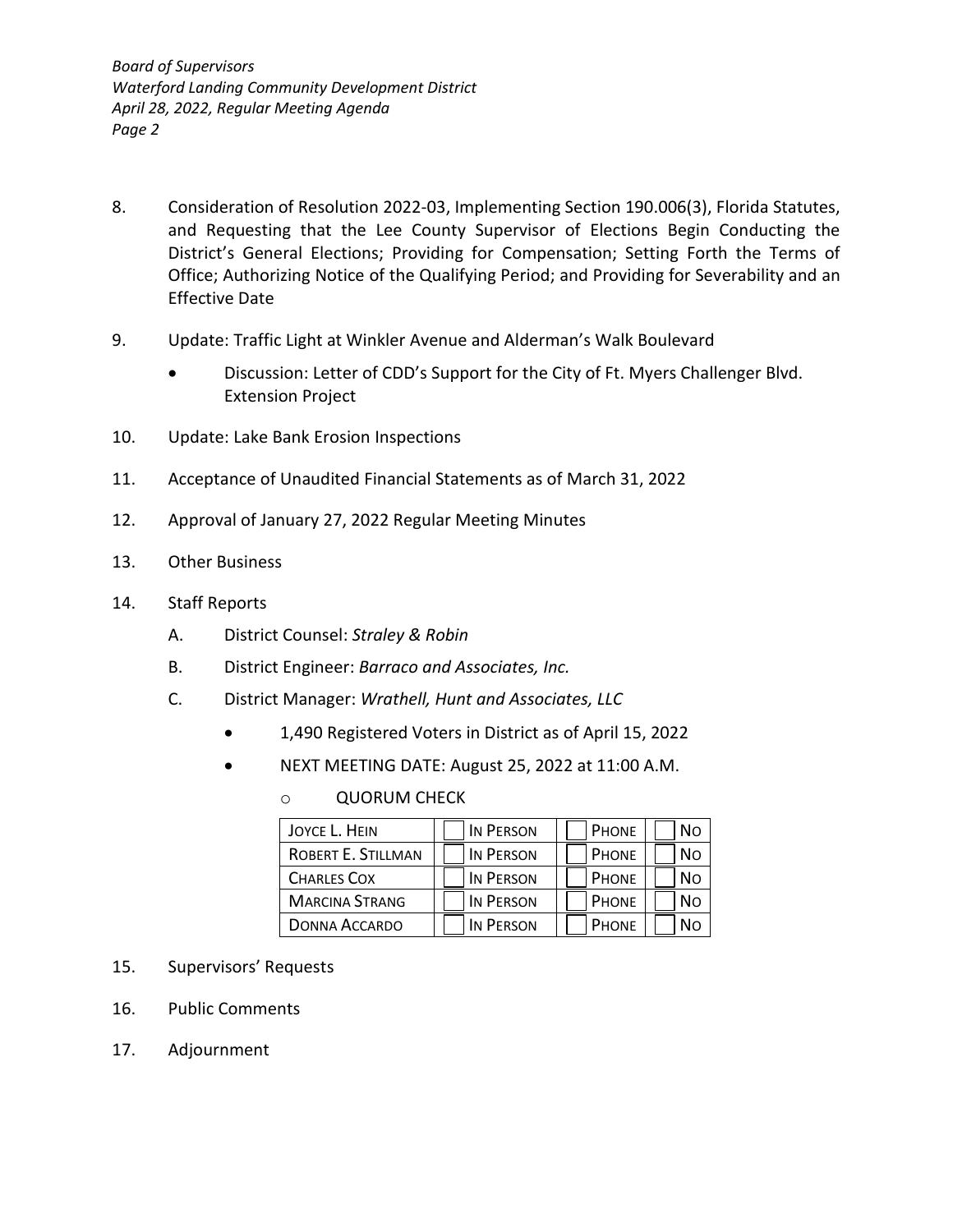*Board of Supervisors Waterford Landing Community Development District April 28, 2022, Regular Meeting Agenda Page 2*

- 8. Consideration of Resolution 2022-03, Implementing Section 190.006(3), Florida Statutes, and Requesting that the Lee County Supervisor of Elections Begin Conducting the District's General Elections; Providing for Compensation; Setting Forth the Terms of Office; Authorizing Notice of the Qualifying Period; and Providing for Severability and an Effective Date
- 9. Update: Traffic Light at Winkler Avenue and Alderman's Walk Boulevard
	- Discussion: Letter of CDD's Support for the City of Ft. Myers Challenger Blvd. Extension Project
- 10. Update: Lake Bank Erosion Inspections
- 11. Acceptance of Unaudited Financial Statements as of March 31, 2022
- 12. Approval of January 27, 2022 Regular Meeting Minutes
- 13. Other Business
- 14. Staff Reports
	- A. District Counsel: *Straley & Robin*
	- B. District Engineer: *Barraco and Associates, Inc.*
	- C. District Manager: *Wrathell, Hunt and Associates, LLC*
		- 1,490 Registered Voters in District as of April 15, 2022
		- NEXT MEETING DATE: August 25, 2022 at 11:00 A.M.
			- o QUORUM CHECK

| JOYCE L. HEIN         | IN PERSON        | PHONE        | No |
|-----------------------|------------------|--------------|----|
| ROBERT E. STILLMAN    | <b>IN PERSON</b> | <b>PHONE</b> | No |
| <b>CHARLES COX</b>    | <b>IN PERSON</b> | <b>PHONE</b> | Nο |
| <b>MARCINA STRANG</b> | IN PERSON        | <b>PHONE</b> | Nο |
| DONNA ACCARDO         | <b>IN PERSON</b> | <b>PHONE</b> | N٥ |

- 15. Supervisors' Requests
- 16. Public Comments
- 17. Adjournment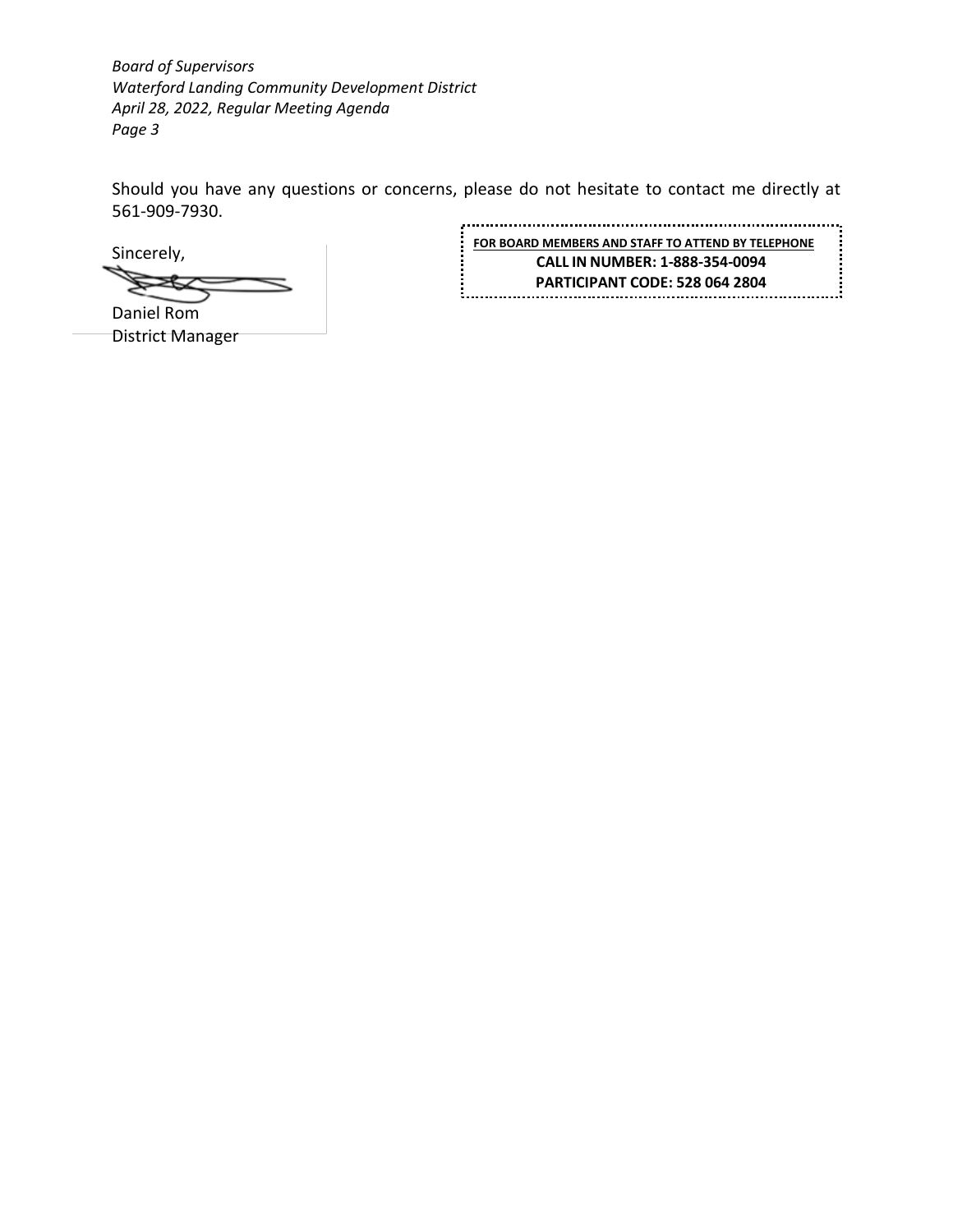*Board of Supervisors Waterford Landing Community Development District April 28, 2022, Regular Meeting Agenda Page 3*

Should you have any questions or concerns, please do not hesitate to contact me directly at 561-909-7930.

Sincerely,

Daniel Rom District Manager

**FOR BOARD MEMBERS AND STAFF TO ATTEND BY TELEPHONE CALL IN NUMBER: 1-888-354-0094 PARTICIPANT CODE: 528 064 2804**